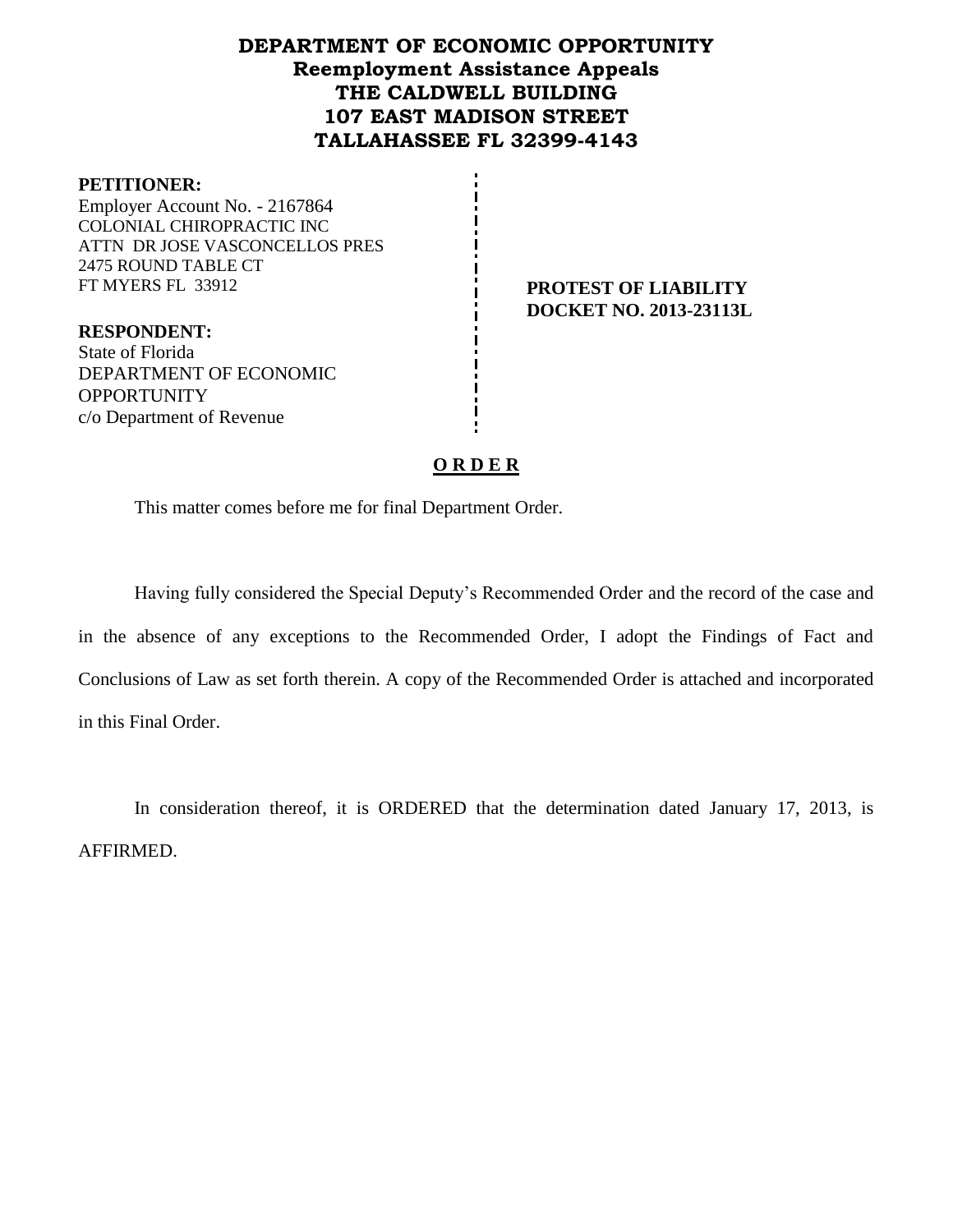#### **JUDICIAL REVIEW**

Any request for judicial review must be initiated within 30 days of the date the Order was filed. Judicial review is commenced by filing one copy of a *Notice of Appeal* with the DEPARTMENT OF ECONOMIC OPPORTUNITY at the address shown at the top of this Order and a second copy, with filing fees prescribed by law, with the appropriate District Court of Appeal. It is the responsibility of the party appealing to the Court to prepare a transcript of the record. If no court reporter was at the hearing, the transcript must be prepared from a copy of the Special Deputy's hearing recording, which may be requested from the Office of Appeals.

Cualquier solicitud para revisión judicial debe ser iniciada dentro de los 30 días a partir de la fecha en que la Orden fue registrada. La revisión judicial se comienza al registrar una copia de un *Aviso de Apelación* con la Agencia para la Innovación de la Fuerza Laboral [*DEPARTMENT OF ECONOMIC OPPORTUNITY]* en la dirección que aparece en la parte superior de este *Orden* y una segunda copia, con los honorarios de registro prescritos por la ley, con el Tribunal Distrital de Apelaciones pertinente. Es la responsabilidad de la parte apelando al tribunal la de preparar una transcripción del registro. Si en la audiencia no se encontraba ningún estenógrafo registrado en los tribunales, la transcripción debe ser preparada de una copia de la grabación de la audiencia del Delegado Especial [*Special Deputy*], la cual puede ser solicitada de la Oficina de Apelaciones.

Nenpòt demann pou yon revizyon jiridik fèt pou l kòmanse lan yon peryòd 30 jou apati de dat ke Lòd la te depoze a. Revizyon jiridik la kòmanse avèk depo yon kopi yon *Avi Dapèl* ki voye bay DEPARTMENT OF ECONOMIC OPPORTUNITY lan nan adrès ki parèt pi wo a, lan tèt *Lòd* sa a e yon dezyèm kopi, avèk frè depo ki preskri pa lalwa, bay Kou Dapèl Distrik apwopriye a. Se responsabilite pati k ap prezante apèl la bay Tribinal la pou l prepare yon kopi dosye a. Si pa te gen yon stenograf lan seyans lan, kopi a fèt pou l prepare apati de kopi anrejistreman seyans lan ke Adjwen Spesyal la te fè a, e ke w ka mande Biwo Dapèl la voye pou ou.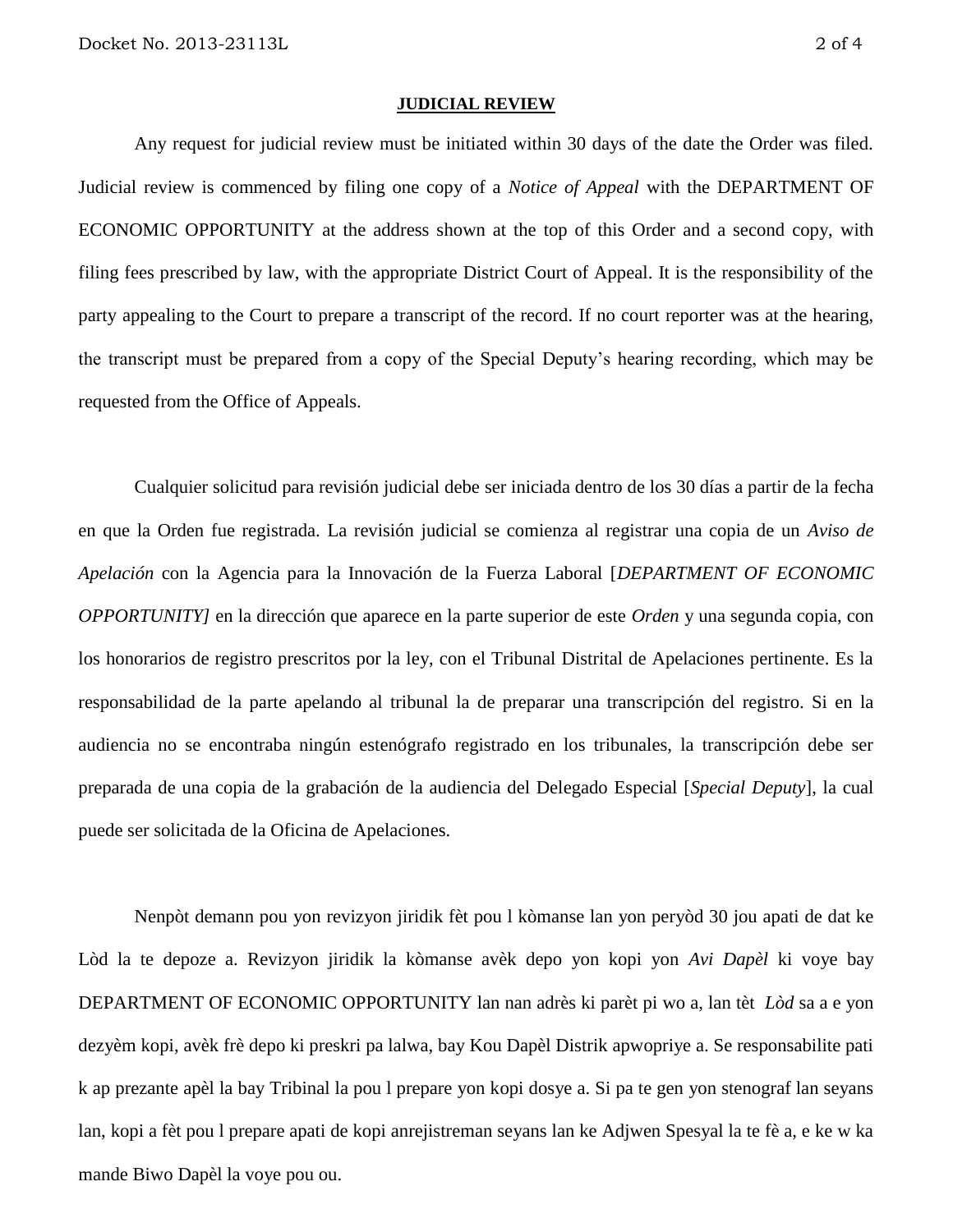DONE and ORDERED at Tallahassee, Florida, this \_\_\_\_\_\_\_ day of **August, 2013**.



Altemese Smith, Bureau Chief, Reemployment Assistance Program DEPARTMENT OF ECONOMIC OPPORTUNITY

FILED ON THIS DATE PURSUANT TO § 120.52, FLORIDA STATUTES, WITH THE DESIGNATED DEPARTMENT CLERK, RECEIPT OF WHICH IS HEREBY ACKNOWLEDGED.

 $\overline{\phantom{a}}$  ,  $\overline{\phantom{a}}$  ,  $\overline{\phantom{a}}$  ,  $\overline{\phantom{a}}$  ,  $\overline{\phantom{a}}$  ,  $\overline{\phantom{a}}$  ,  $\overline{\phantom{a}}$  ,  $\overline{\phantom{a}}$ DEPUTY CLERK DATE

# **CERTIFICATE OF SERVICE**

**I HEREBY CERTIFY that true and correct copies of the foregoing Final Order have been furnished to the persons listed below in the manner described, on the \_\_\_\_\_\_\_ day of August, 2013**.

Shenux D.F

SHANEDRA Y. BARNES, Special Deputy Clerk DEPARTMENT OF ECONOMIC **OPPORTUNITY** Reemployment Assistance Appeals 107 EAST MADISON STREET TALLAHASSEE FL 32399-4143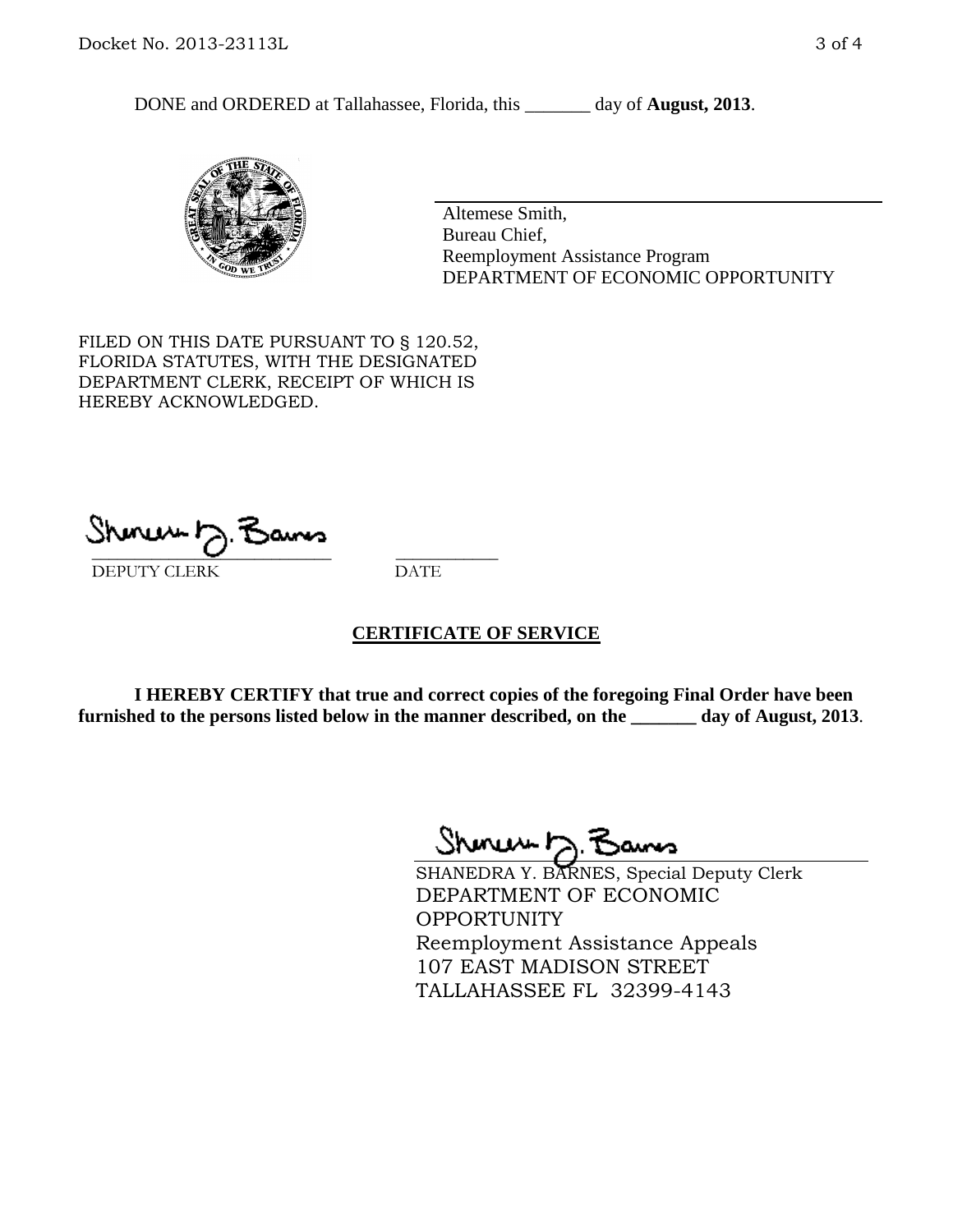By U.S. Mail:

 COLONIAL CHIROPRACTIC INC ATTN DR JOSE VASCONCELLOS PRES 2475 ROUND TABLE CT FT MYERS FL 33912

### ROBIN MELLOR 1501 MARAVILLA AVE FT MYERS FL 33901-6858

COLONIAL CHIROPRACTIC INC DR JOSE VASCONCELLOS 1570 COLONIAL BLVD STE B FT MYERS FL 33907

DAVIS & ASSOCIATES SALVATORE COSSENTINO 1402 CAPE CORAL PARKWAY CAPE CORAL FL 33904

DEPARTMENT OF REVENUE ATTN: JODY BURKE 4230-D LAFAYETTE ST. MARIANNA, FL 32446

DEPARTMENT OF REVENUE ATTN: MYRA TAYLOR PO BOX 6417 TALLAHASSEE FL 32314-6417

State of Florida DEPARTMENT OF ECONOMIC OPPORTUNITY c/o Department of Revenue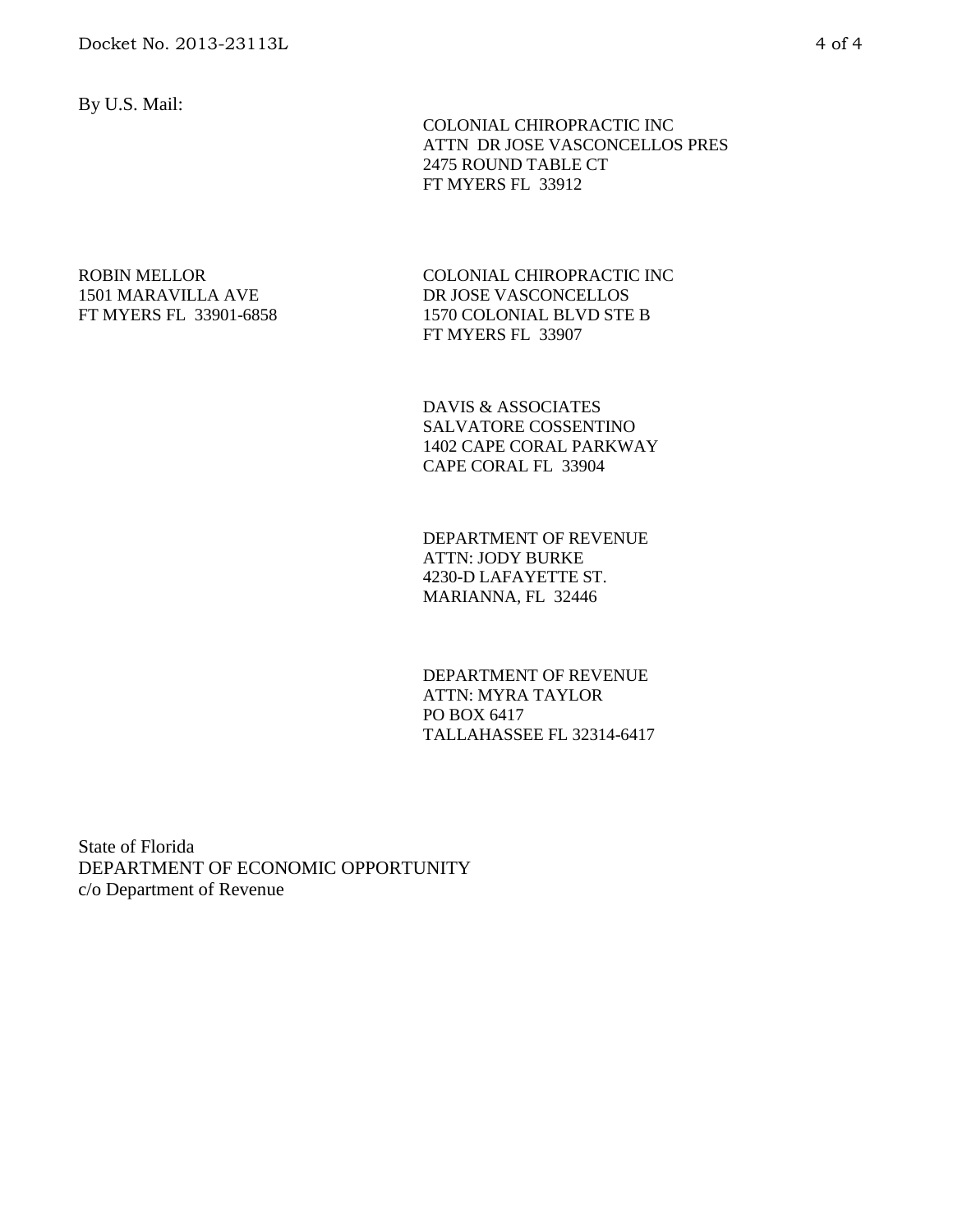# **DEPARTMENT OF ECONOMIC OPPORTUNITY Reemployment Assistance Appeals**

MSC 347 CALDWELL BUILDING 107 EAST MADISON STREET TALLAHASSEE FL 32399-4143

| <b>PETITIONER:</b> |
|--------------------|
|--------------------|

Employer Account No. - 2167864 COLONIAL CHIROPRACTIC INC ATTN DR JOSE VASCONCELLOS PRES 2475 ROUND TABLE CT FT MYERS FL 33912

> **PROTEST OF LIABILITY DOCKET NO. 2013-23113L**

**RESPONDENT:** State of Florida DEPARTMENT OF ECONOMIC **OPPORTUNITY** c/o Department of Revenue

# **RECOMMENDED ORDER OF SPECIAL DEPUTY**

TO: Altemese Smith, Bureau Chief, Reemployment Assistance Program DEPARTMENT OF ECONOMIC OPPORTUNITY

This matter comes before the undersigned Special Deputy pursuant to the Petitioner's protest of the Respondent's determination dated January 17, 2013.

After due notice to the parties, a telephone hearing was held on June 11, 2013. The Petitioner, represented by its president, appeared and testified. The Petitioner's office manager testified as a witness. The Respondent, represented by a Department of Revenue Tax Specialist II, appeared and testified. The Joined Party declined to participate.

The record of the case, including the recording of the hearing and any exhibits submitted in evidence, is herewith transmitted. Proposed Findings of Fact and Conclusions of Law were not received.

# **Issue:**

Whether services performed for the Petitioner by the Joined Party constitute insured employment, and if so, the effective date of liability, pursuant to Section 443.036(19), 443.036(21); 443.1216, Florida Statutes.

# **Findings of Fact:**

- 1. The Petitioner is a Florida profit corporation formed in 1997 to operate a Chiropractic medical office. The Petitioner's president is the Chiropractic physician.
- 2. The Petitioner's president is semi-retired and sees patients only on Monday, Wednesday, and Friday from 9 AM until 12 PM and from 2 PM until 5 PM.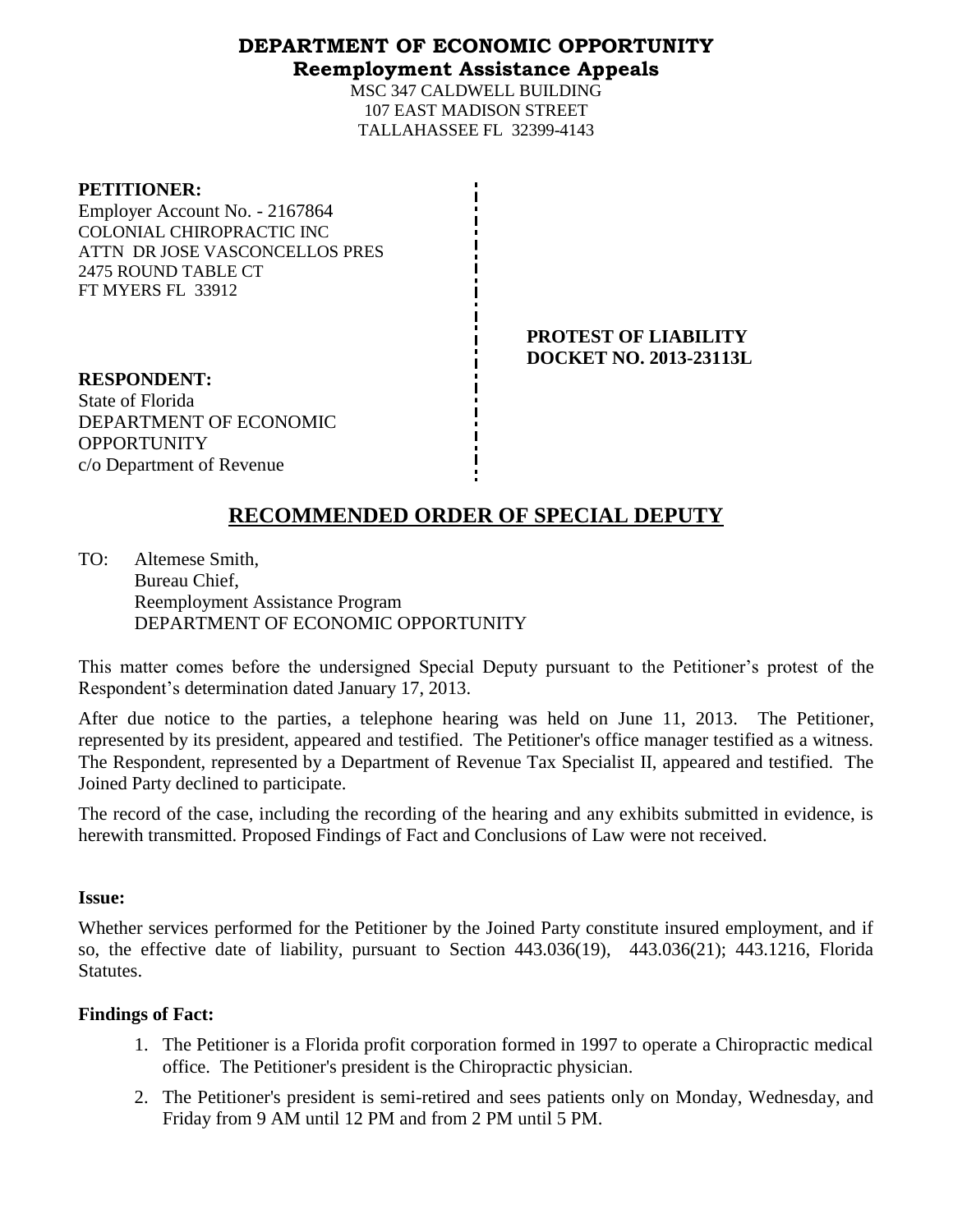- 3. The Petitioner was seeking to hire an individual to perform ultrasound treatments on the Petitioner's patients. The Joined Party was referred to the Petitioner as a retired nurse. The Joined Party submitted her resume to the Petitioner and was interviewed by the Petitioner's president. The president told that Joined Party that she would be hired only if she consented to be an independent contractor who was responsible for payment of her own taxes. The Joined Party accepted the offer of work and began work on April 1, 2011. There was no written agreement or contract between the parties.
- 4. No medical license or certification is required to perform ultrasound treatments. The Joined Party had never performed ultrasound treatments previously and it was necessary for the Petitioner's president and the office manager to train the Joined Party how to perform the work. The Petitioner paid the Joined Party during the training period.
- 5. All of the ultrasound treatments were performed on the Petitioner's patients at the Petitioner's office during the Petitioner's regular business hours. The Petitioner provided the ultrasound machine and all supplies that were needed to perform the work. The Joined Party did not have to provide any equipment, tools, or supplies and the Joined Party did not have any expenses in connection with the work.
- 6. The Petitioner determined the Joined Party's work schedule and instructed her as to when to perform the work. The Joined Party was not free to come and go as she pleased and she could not leave the Petitioner's office if there were patients present.
- 7. The Joined Party was supervised by the Petitioner's president who looked in on the Joined Party while she was performing the work to make sure that she was performing her duties appropriately.
- 8. The Joined Party was required to personally perform the work. She was not allowed to hire others to perform the work for her.
- 9. The Petitioner paid the Joined Party \$11 per hour. Generally, the Petitioner paid the Joined Party on a weekly basis, however, if the Joined Party only worked a few hours during the week the Petitioner would sometimes wait until the following week to pay the Joined Party. No taxes were withheld from the pay and no fringe benefits were provided to the Joined Party by the Petitioner. At the end of 2011 the Petitioner reported the Joined Party's earnings on Form 1099-MISC as nonemployee compensation.
- 10. Either party had the right to terminate the relationship at any time without incurring liability for breach of contract. In April 2012 a patient informed the Petitioner's president that the Joined Party had burned the patient while performing ultrasound. As a result the Petitioner discharged the Joined Party on April 8, 2012.
- 11. The Joined Party filed a claim for unemployment compensation benefits, now known as reemployment assistance benefits, effective December 2, 2012. The filing on that date established a base period from July 1, 2011, through June 30, 2012. The Petitioner had not paid unemployment compensation tax on the Joined Party's earnings and the Joined Party did not receive credit for her earnings with the Petitioner. A Request for Reconsideration of Monetary Determination was filed and an investigation was assigned to the Department of Revenue to determine if the Joined Party performed services for the Petitioner as an employee or as an independent contractor.
- 12. On January 17, 2013, the Department of Revenue issued a determination holding that the Joined Party was the Petitioner's employee retroactive to April 1, 2011. The Petitioner filed a timely protest by mail postmarked February 1, 2013.

# **Conclusions of Law:**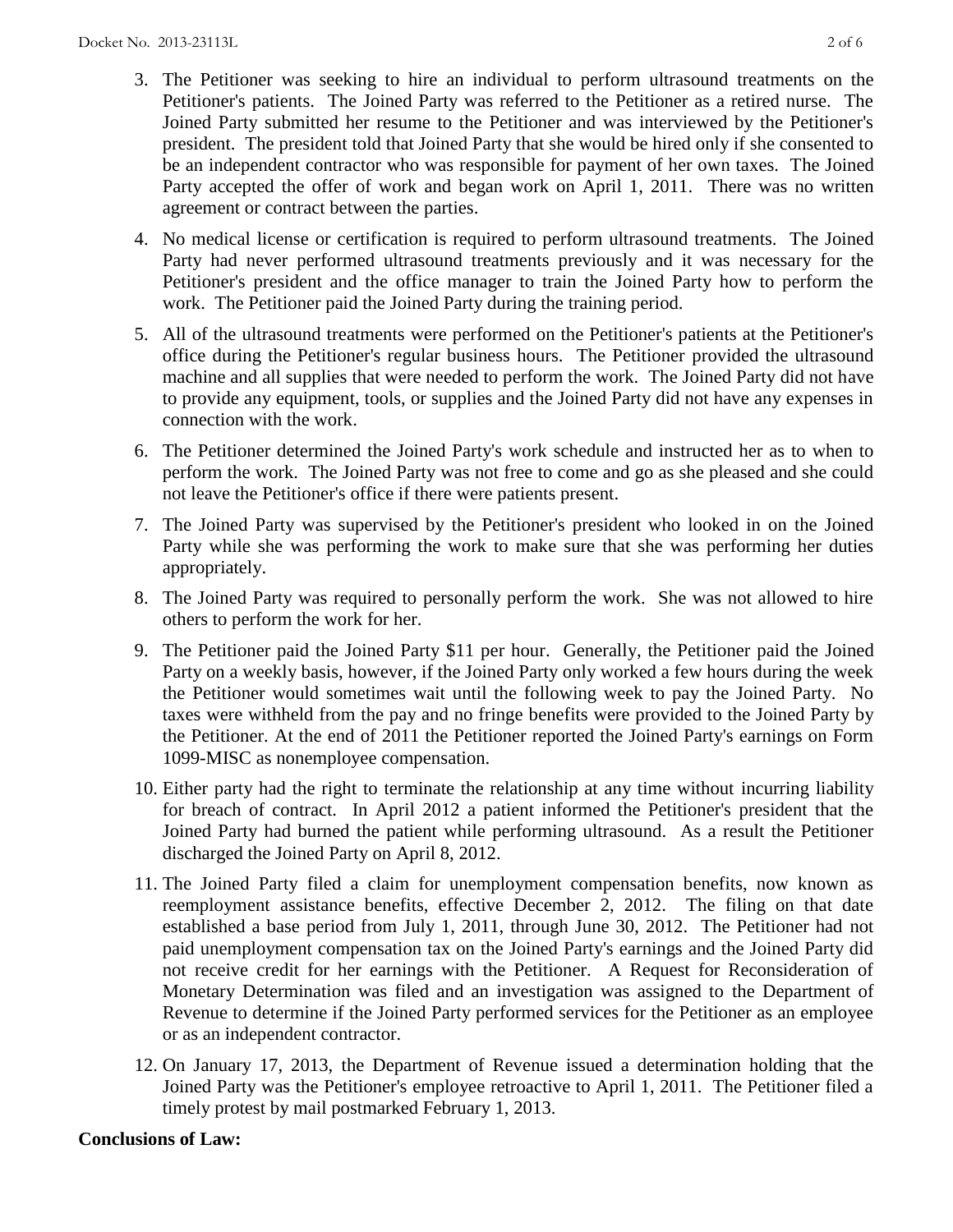- 13. The issue in this case, whether services performed for the Petitioner by the Joined Party constitute employment subject to the Florida Reemployment Assistance Program Law, is governed by Chapter 443, Florida Statutes. Section 443.1216(1)(a)2., Florida Statutes, provides that employment subject to the chapter includes service performed by individuals under the usual common law rules applicable in determining an employer-employee relationship.
- 14. The Supreme Court of the United States held that the term "usual common law rules" is to be used in a generic sense to mean the "standards developed by the courts through the years of adjudication." United States v. W.M. Webb, Inc., 397 U.S. 179 (1970).
- 15. The Supreme Court of Florida adopted and approved the tests in 1 Restatement of Law, Agency 2d Section 220 (1958), for use to determine if an employment relationship exists. See Cantor v. Cochran, 184 So.2d 173 (Fla. 1966); Miami Herald Publishing Co. v. Kendall, 88 So.2d 276 (Fla. 1956); Magarian v. Southern Fruit Distributors, 1 So.2d 858 (Fla. 1941); see also Kane Furniture Corp. v. R. Miranda, 506 So.2d 1061 (Fla. 2d DCA 1987). In Brayshaw v. Agency for Workforce Innovation, et al; 58 So.3d 301 (Fla. 1st DCA 2011) the court stated that the statute does not refer to other rules or factors for determining the employment relationship and, therefore, the Department is limited to applying only Florida common law in determining the nature of an employment relationship.
- 16. Restatement of Law is a publication, prepared under the auspices of the American Law Institute, which explains the meaning of the law with regard to various court rulings. The Restatement sets forth a nonexclusive list of factors that are to be considered when judging whether a relationship is an employment relationship or an independent contractor relationship.
- 17. 1 Restatement of Law, Agency 2d Section 220 (1958) provides:
- (1) A servant is a person employed to perform services for another and who, in the performance of the services, is subject to the other's control or right of control.
- (2) The following matters of fact, among others, are to be considered:
	- (a) the extent of control which, by the agreement, the business may exercise over the details of the work;
	- (b) whether or not the one employed is engaged in a distinct occupation or business;
	- (c) the kind of occupation, with reference to whether, in the locality, the work is usually done under the direction of the employer or by a specialist without supervision;
	- (d) the skill required in the particular occupation;
	- (e) whether the employer or the worker supplies the instrumentalities, tools, and the place of work for the person doing the work;
	- (f) the length of time for which the person is employed;
	- $(g)$  the method of payment, whether by the time or by the job;
	- (h) whether or not the work is a part of the regular business of the employer;
	- (i) whether or not the parties believe they are creating the relation of master and servant;
	- (j) whether the principal is or is not in business.
- 18. Comments in the Restatement explain that the word "servant" does not exclusively connote manual labor, and the word "employee" has largely replaced "servant" in statutes dealing with various aspects of the working relationship between two parties.
- 19. In Department of Health and Rehabilitative Services v. Department of Labor & Employment Security, 472 So.2d 1284 (Fla. 1<sup>st</sup> DCA 1985) the court confirmed that the factors listed in the Restatement are the proper factors to be considered in determining whether an employeremployee relationship exists. However, in citing La Grande v. B&L Services, Inc., 432 So.2d 1364, 1366 (Fla.  $1<sup>st</sup>$  DCA 1983), the court acknowledged that the question of whether a person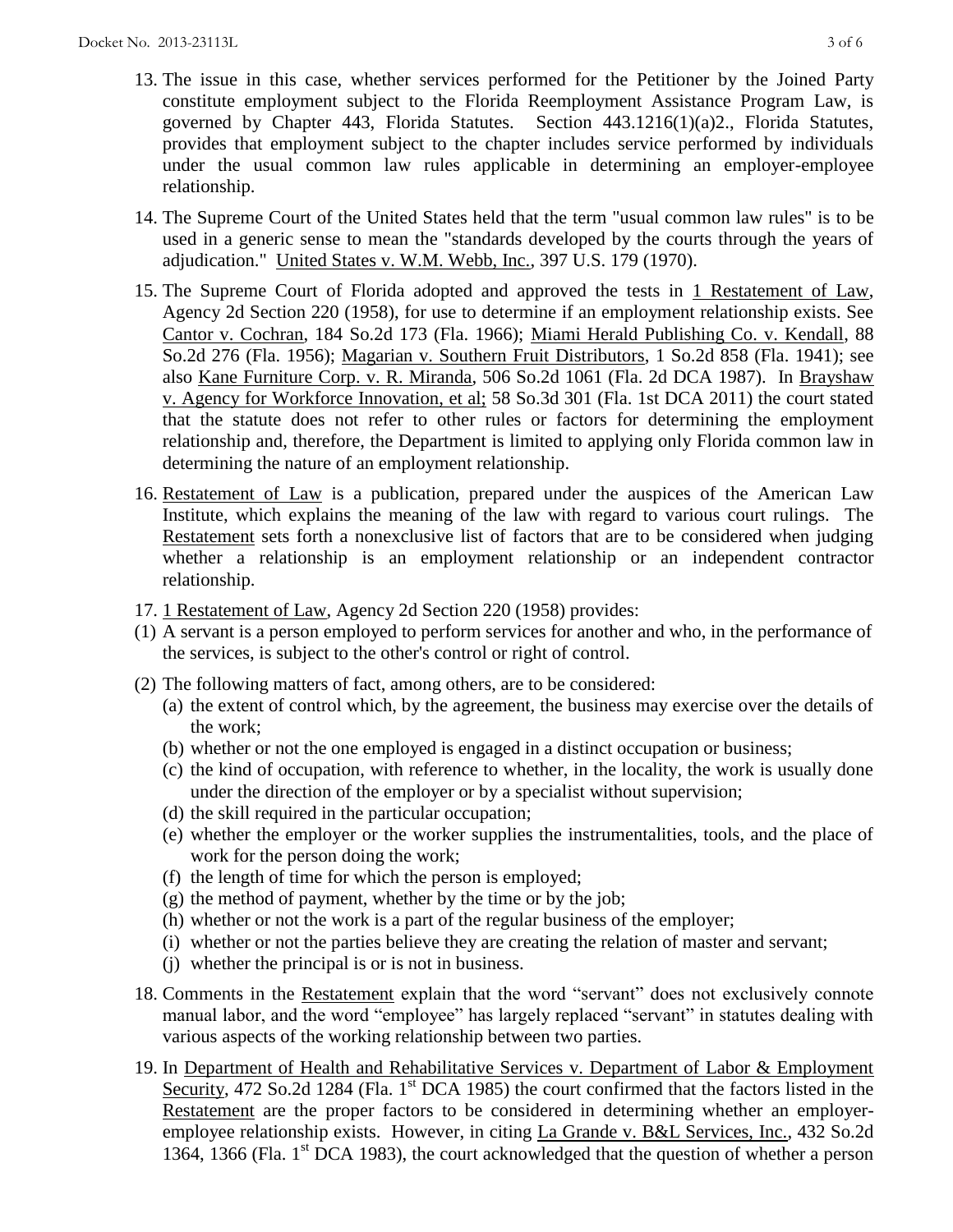is properly classified an employee or an independent contractor often can not be answered by reference to "hard and fast" rules, but rather must be addressed on a case-by-case basis.

- 20. The evidence reveals that there was no written agreement between the parties. The only evidence regarding a verbal agreement is the testimony of the Petitioner's president that he told the Joined Party when she applied for work that the only way he would hire her was as an independent contractor. The Florida Supreme Court held that in determining the status of a working relationship, the agreement between the parties should be examined if there is one. The agreement should be honored, unless other provisions of the agreement, or the actual practice of the parties, demonstrate that the agreement is not a valid indicator of the status of the working relationship. Keith v. News & Sun Sentinel Co., 667 So.2d 167 (Fla. 1995). In Justice v. Belford Trucking Company, Inc., 272 So.2d 131 (Fla. 1972), a case involving an independent contractor agreement which specified that the worker was not to be considered the employee of the employing unit at any time, under any circumstances, or for any purpose, the Florida Supreme Court commented "while the obvious purpose to be accomplished by this document was to evince an independent contractor status, such status depends not on the statements of the parties but upon all the circumstances of their dealings with each other."
- 21. The Petitioner operates a business which provides medical treatment for the Petitioner's patients. The Joined Party was hired by the Petitioner to provide ultrasound services for the Petitioner's patients under the direction of the Petitioner. The services which the Joined Party provided were not separate and distinct from the Petitioner's business but were an integral and necessary part of the business. The Petitioner provided the place of work and all equipment and supplies that were needed to perform the work. The Joined Party did not have any expenses in connection with the work and was not at risk of suffering a financial loss from services performed.
- 22. Prior to working for the Petitioner the Joined Party had never performed ultrasound work. The Petitioner trained the Joined Party how to do the work and supervised her while she performed the work. No certification was required to perform the work. It was not shown that any skill or special knowledge was required to perform the work. The greater the skill or special knowledge required to perform the work, the more likely the relationship will be found to be one of independent contractor. Florida Gulf Coast Symphony v. Florida Department of Labor & Employment Sec., 386 So.2d 259 (Fla. 2d DCA 1980)
- 23. The Petitioner determined the Joined Party's work schedule and instructed her as to when she was to perform the work. She was not allowed to leave if there were patients in the office. The Petitioner paid the Joined Party by time worked rather than based on production or by the job. The fact that the Petitioner chose not to withhold payroll taxes from the pay does not, standing alone, establish an independent contractor relationship. Section 443.1217(1), Florida Statutes, provides that the wages subject to the Reemployment Assistance Program Law include all remuneration for employment including commissions, bonuses, back pay awards, and the cash value of all remuneration in any medium other than cash.
- 24. The Joined Party performed services for the Petitioner for a period in excess of one year. Either party could terminate the relationship at any time without incurring liability for breach of contract. These facts reveal the existence of an at-will relationship of relative permanence. The relationship was terminated by the Petitioner. In Cantor v. Cochran, 184 So.2d 173 (Fla. 1966), the court in quoting 1 Larson, Workmens' Compensation Law, Section 44.35 stated: "The power to fire is the power to control. The absolute right to terminate the relationship without liability is not consistent with the concept of independent contractor, under which the contractor should have the legal right to complete the project contracted for and to treat any attempt to prevent completion as a breach of contract."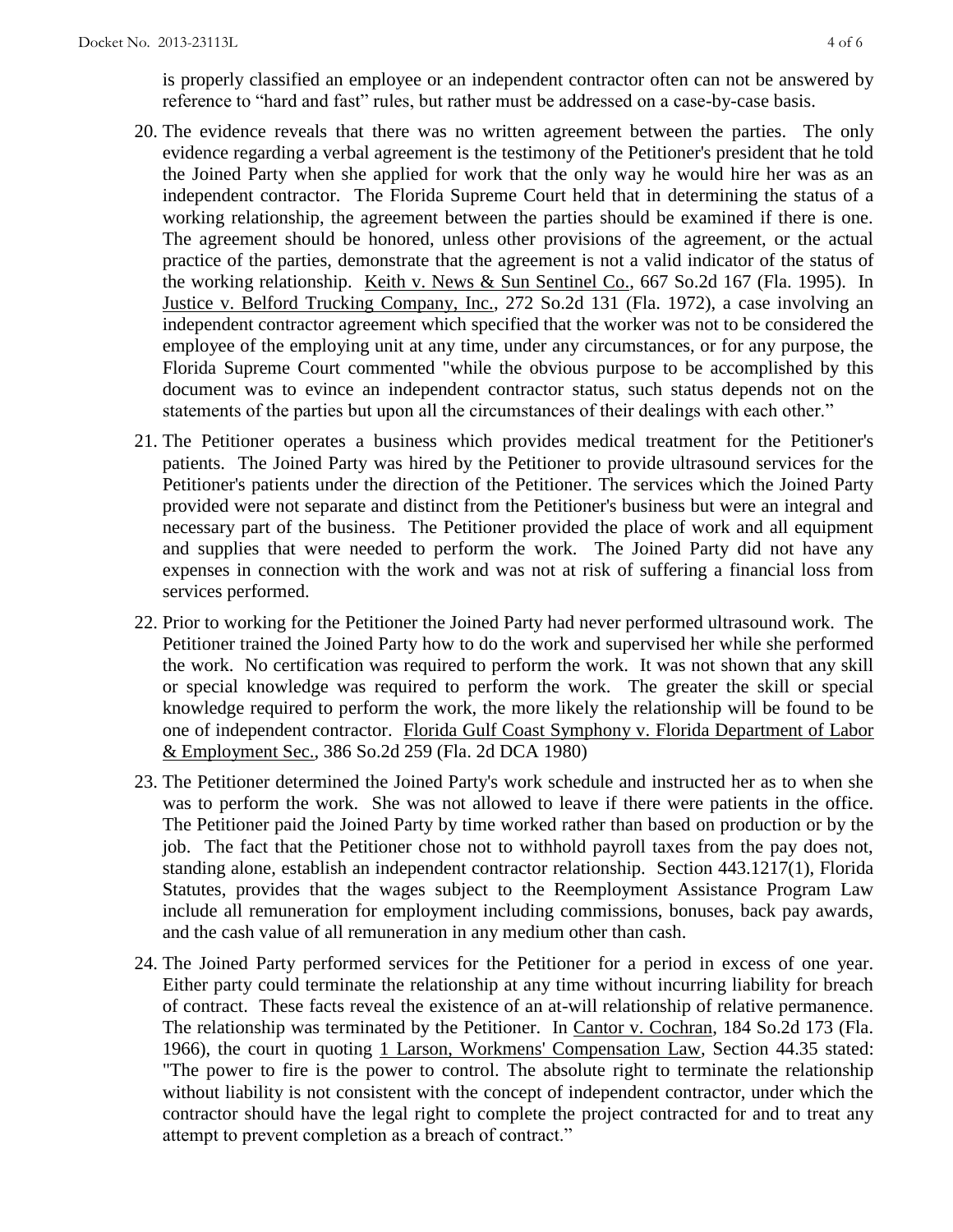- 25. The evidence reveals that the Petitioner controlled what work was performed, who performed the work, where it was performed, when it was performed, and how it was performed. Whether a worker is an employee or an independent contractor is determined by measuring the control exercised by the employer over the worker. If the control exercised extends to the manner in which a task is to be performed, then the worker is an employee rather than an independent contractor. In Cawthon v. Phillips Petroleum Co., 124 So 2d 517 (Fla. 2d DCA 1960) the court explained: Where the employee is merely subject to the control or direction of the employer as to the result to be procured, he is an independent contractor; if the employee is subject to the control of the employer as to the means to be used, then he is not an independent contractor.
- 26. It is concluded that the services performed for the Petitioner by the Joined Party constitute insured employment.

**Recommendation:** It is recommended that the determination dated January 17, 2013, be AFFIRMED.

Respectfully submitted on June 14, 2013.



R. O. SMITH, Special Deputy Office of Appeals

A party aggrieved by the *Recommended Order* may file written exceptions to the Director at the address shown above within fifteen days of the mailing date of the *Recommended Order*. Any opposing party may file counter exceptions within ten days of the mailing of the original exceptions. A brief in opposition to counter exceptions may be filed within ten days of the mailing of the counter exceptions. Any party initiating such correspondence must send a copy of the correspondence to each party of record and indicate that copies were sent.

Una parte que se vea perjudicada por la *Orden Recomendada* puede registrar excepciones por escrito al Director Designado en la dirección que aparece arriba dentro de quince días a partir de la fecha del envío por correo de la *Orden Recomendada*. Cualquier contraparte puede registrar contra-excepciones dentro de los diez días a partir de la fecha de envió por correo de las excepciones originales. Un sumario en oposición a contra-excepciones puede ser registrado dentro de los diez días a partir de la fecha de envío por correo de las contra-excepciones. Cualquier parte que dé inicio a tal correspondencia debe enviarle una copia de tal correspondencia a cada parte contenida en el registro y señalar que copias fueron remitidas.

Yon pati ke *Lòd Rekòmande* a afekte ka prezante de eksklizyon alekri bay Direktè Adjwen an lan adrès ki parèt anlè a lan yon peryòd kenz jou apati de dat ke *Lòd Rekòmande* a te poste a. Nenpòt pati ki fè opozisyon ka prezante objeksyon a eksklizyon yo lan yon peryòd dis jou apati de lè ke objeksyon a eksklizyon orijinal yo te poste. Yon dosye ki prezante ann opozisyon a objeksyon a eksklizyon yo, ka prezante lan yon peryòd dis jou apati de dat ke objeksyon a eksklizyon yo te poste. Nenpòt pati ki angaje yon korespondans konsa dwe voye yon kopi kourye a bay chak pati ki enplike lan dosye a e endike ke yo te voye kopi yo.

Shonew D. Bans

**June 24, 2013**<br>**June 24, 2013** 

**Date Mailed:**